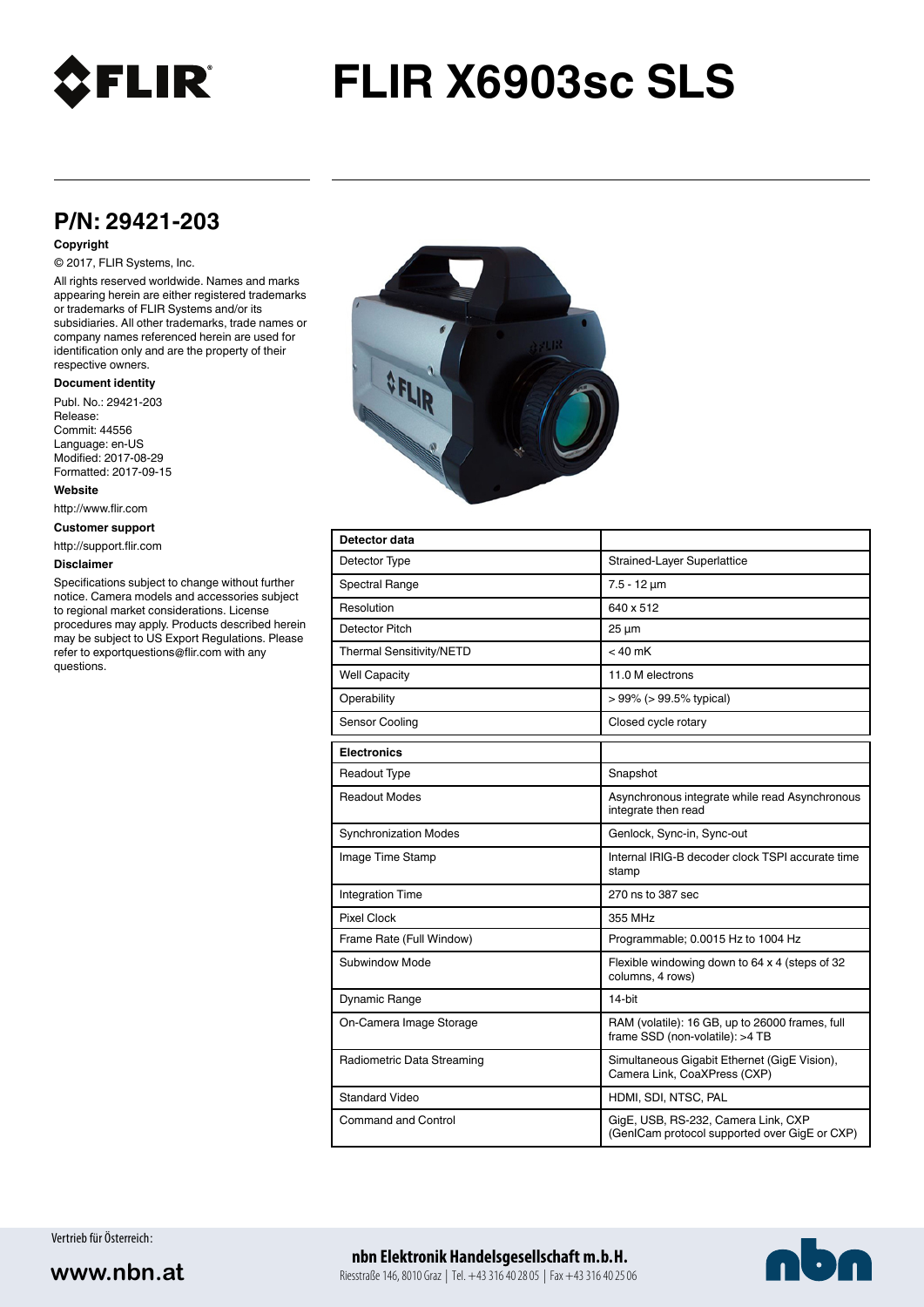

## **FLIR X6903sc SLS**

**P/N: 29421-203**

© 2017, FLIR Systems, Inc. #29421-203; r. /44556; en-US

| <b>Temperature Measurement</b>          |                                                                                                                                                                                              |
|-----------------------------------------|----------------------------------------------------------------------------------------------------------------------------------------------------------------------------------------------|
| <b>Standard Temperature Range</b>       | -20°C to 650°C (-4°F to 1202°F)                                                                                                                                                              |
| <b>Optional Temperature Range</b>       | Up to 1,500°C (2,732°F) Up to 3,000°C (5,432°F)                                                                                                                                              |
| Accuracy                                | $\pm$ 1°C or $\pm$ 1% of reading:<br>0°C to +3000°C (25 mm, 50 mm, 100 mm<br>lenses)<br>$\pm$ 2°C or $\pm$ 2% of reading:<br>$-20^{\circ}$ C to 0 $^{\circ}$ C (25 mm, 50 mm, 100 mm lenses) |
| <b>Optics</b>                           |                                                                                                                                                                                              |
| Camera f/Number                         | f/4                                                                                                                                                                                          |
| Available Lenses (Uses FLIR HDC Optics) | 25 mm, 50 mm, 100 mm                                                                                                                                                                         |
| Close-up Lenses/Microscopes             | N/A                                                                                                                                                                                          |
| Lens Interface                          | FLIR HDC (4-tab bayonet)                                                                                                                                                                     |
| Focus                                   | Manual                                                                                                                                                                                       |
| Filtering                               | 4-position motorized filter wheel, standard 1-inch<br>filters                                                                                                                                |
| Image/Video Presentation                |                                                                                                                                                                                              |
| Palettes                                | Selectable 8-bit                                                                                                                                                                             |
| Automatic Gain Control                  | Manual, Linear, Plateau equalization, ROI, DDE                                                                                                                                               |
| Overlay                                 | Customizable (IRIG-B, Date, Integration time,<br>Internal temp, Frame rate, Sync mode, Cooler<br>hours)                                                                                      |
| Video Modes                             | HD: 720p/50/59.9 Hz, 1080p/25/29.9 Hz, SD:<br>NTSC, PAL                                                                                                                                      |
| Digital Zoom                            | 1x, 4x, 4:3                                                                                                                                                                                  |
| General                                 |                                                                                                                                                                                              |
| <b>Operating Temperature Range</b>      | -20°C to 50°C (-4°F to 122°F)                                                                                                                                                                |
| Shock/Vibration                         | 40 g, 11 msec 1/2 sine pulse/4.3 g RMS random<br>vibration, all 3 axes                                                                                                                       |
| Power                                   | 24 VDC (< 50 W steady state)                                                                                                                                                                 |
| Weight w/Handle, w/o Lens               | 6.35 kg (14 lbs)                                                                                                                                                                             |
| Size (L x W x H) w/o Lens, Handle       | 249 x 158 x 147 mm (9.8 x 6.2 x 5.8 in.)                                                                                                                                                     |
| Mounting                                | 2 x 1/4 in. -20<br>$\bullet$<br>1 x 3/8 in. -16<br>$4 \times #10 - 24$<br>Side: 3x 1/4 in. -20 (each side)                                                                                   |

### **Supplies & accessories:**

- 4209169; Lens 7.5-12 um 100 mm f/2.5 HDC Bayonet
- 4209167; Lens 7.5-12 um 25 mm f/2.5 HDC Bayonet
- 4209168; Lens 7.5-12 um 50 mm f/2.5 HDC Bayonet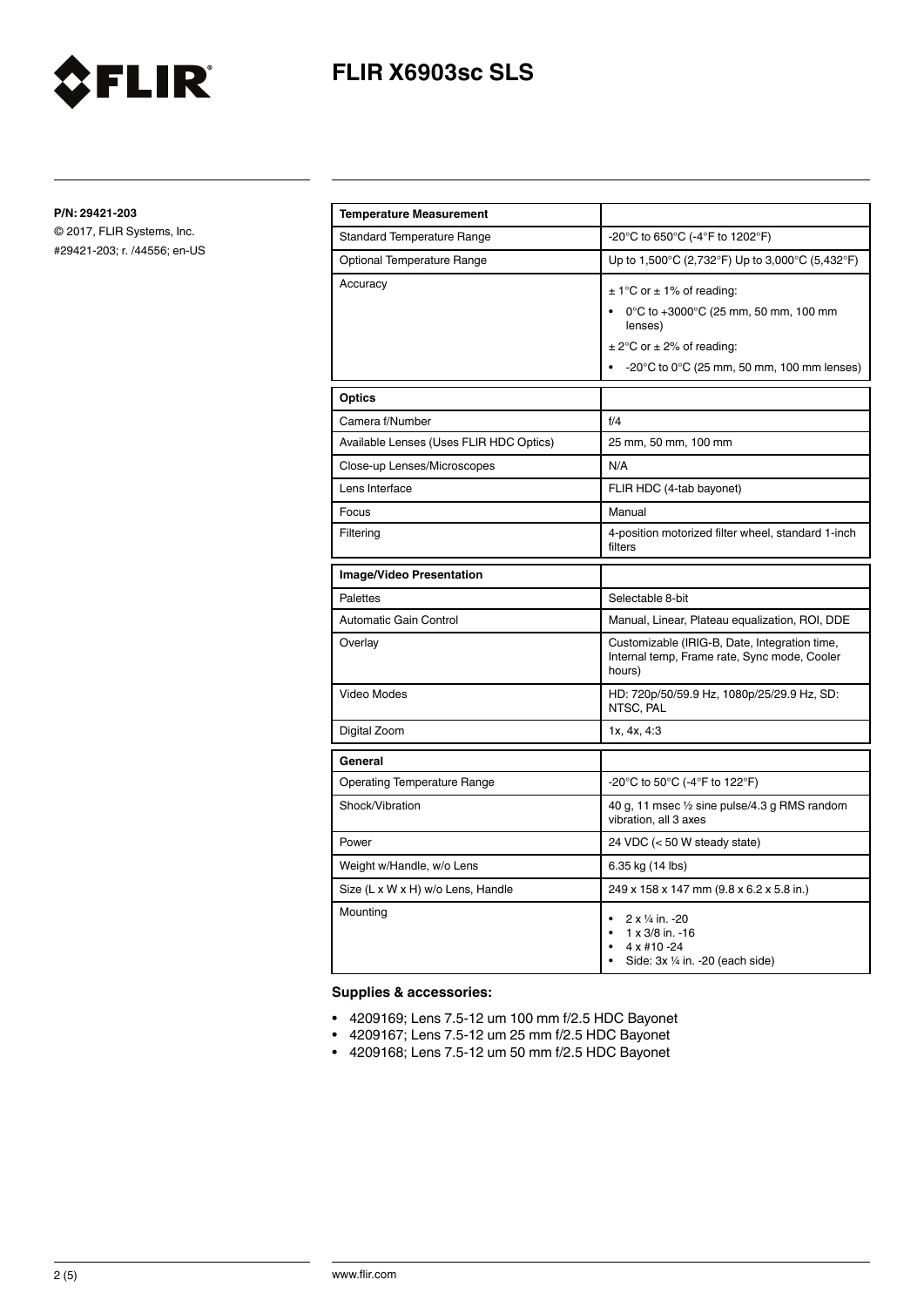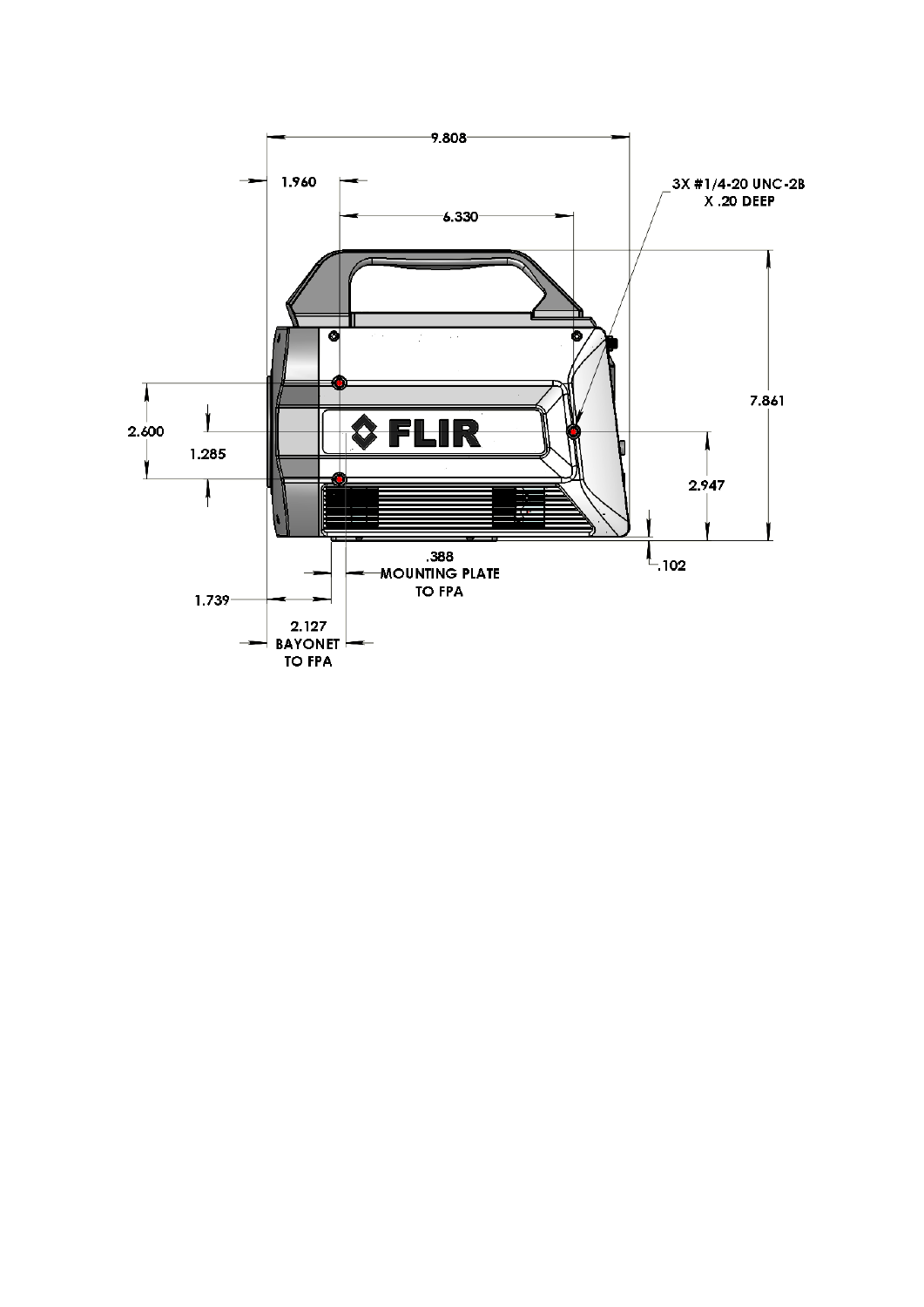